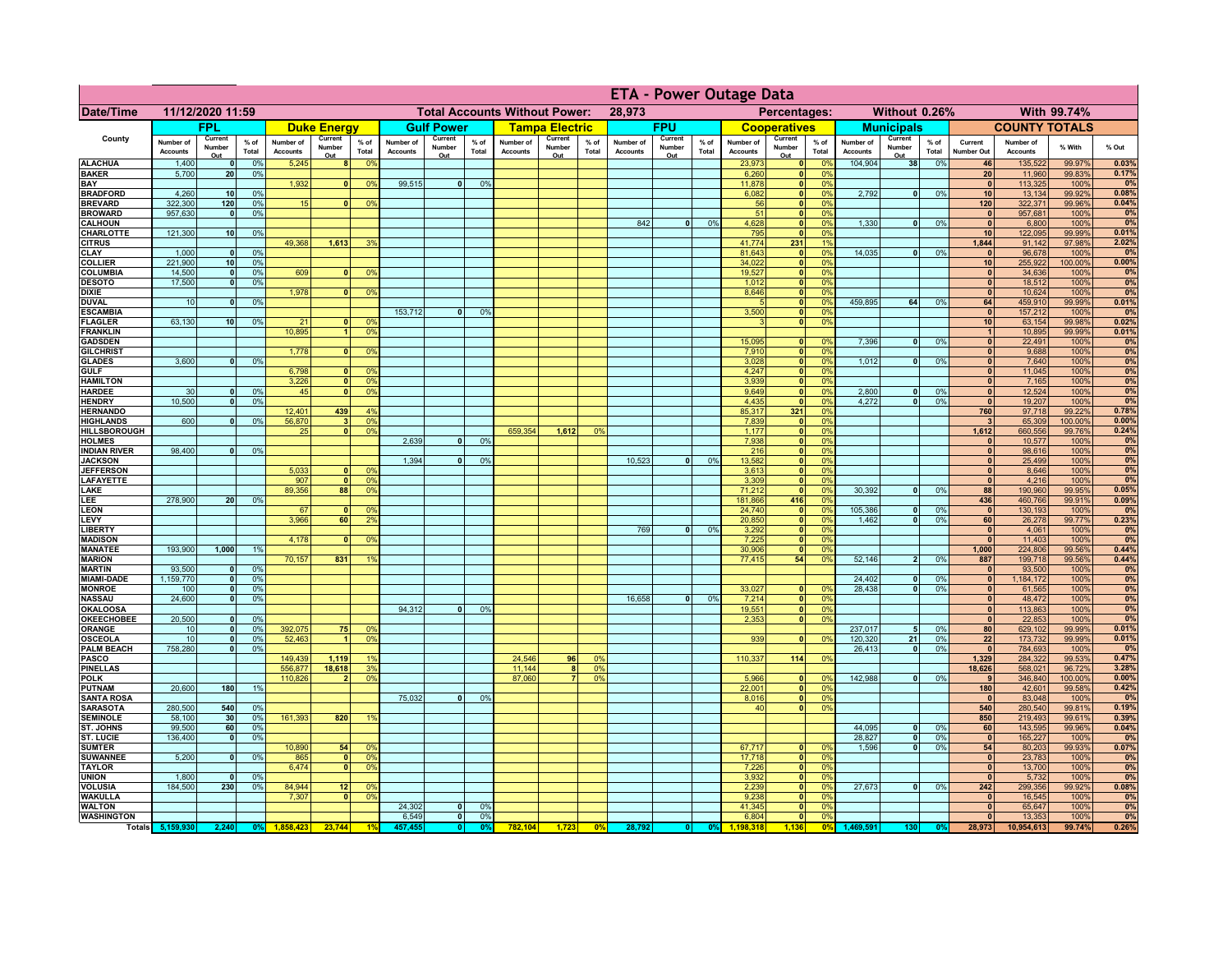## 11/12/2020 12:00 PM ETA



| <b>Power Provider</b>                              | <b>County</b>       | <b>Number of Customers</b> | <b>Current Number Out</b> | <b>Outage Percentage</b> | <b>Estimated Restore Time</b> |
|----------------------------------------------------|---------------------|----------------------------|---------------------------|--------------------------|-------------------------------|
| <b>Duke Energy</b>                                 | <b>PINELLAS</b>     | 556,877                    | 18,618                    | 3.34%                    | <b>TBD</b>                    |
| Duke Energy                                        | <b>CITRUS</b>       | 49,368                     | 1,613                     | 3.27%                    | TBD                           |
| Tampa Electric Company                             | HILLSBOROUGH        | 659,354                    | 1,612                     | 0.24%                    | $24$                          |
| Duke Energy                                        | PASCO               | 149,439                    | 1,119                     | 0.75%                    | TBD                           |
| Florida Power and Light Company                    | <b>MANATEE</b>      | 193,900                    | 1,000                     | 0.52%                    | <b>TBD</b>                    |
|                                                    | <b>MARION</b>       |                            | 831                       | 1.18%                    | <b>TBD</b>                    |
| Duke Energy                                        | SEMINOLE            | 70,157                     | 820                       | 0.51%                    | <b>TBD</b>                    |
| <b>Duke Energy</b>                                 |                     | 161,393                    |                           |                          |                               |
| Florida Power and Light Company                    | SARASOTA            | 280,500                    | 540                       | 0.19%                    | <b>TBD</b>                    |
| <b>Duke Energy</b>                                 | <b>HERNANDO</b>     | 12,401                     | 439                       | 3.54%                    | <b>TBD</b>                    |
| Lee County Electric Cooperative                    | <b>LEE</b>          | 181,866                    | 416                       | 0.23%                    | <b>TBD</b>                    |
| Withlacoochee River Electric Cooperative, Inc.     | <b>HERNANDO</b>     | 85,130                     | 321                       | 0.38%                    | <b>TBD</b>                    |
| Withlacoochee River Electric Cooperative, Inc.     | <b>CITRUS</b>       | 26,118                     | 231                       | 0.88%                    | TBD                           |
| Florida Power and Light Company                    | <b>VOLUSIA</b>      | 184,500                    | 230                       | 0.12%                    | <b>TBD</b>                    |
| Florida Power and Light Company                    | PUTNAM              | 20,600                     | 180                       | 0.87%                    | <b>TBD</b>                    |
| Florida Power and Light Company                    | <b>BREVARD</b>      | 322,300                    | 120                       | 0.04%                    | <b>TBD</b>                    |
| Withlacoochee River Electric Cooperative, Inc.     | PASCO               | 110,302                    | 114                       | 0.10%                    | <b>TBD</b>                    |
| Tampa Electric Company                             | PASCO               | 24,546                     | 96                        | 0.39%                    | $24$                          |
| Duke Energy                                        | LAKE                | 89,356                     | 88                        | 0.10%                    | <b>TBD</b>                    |
| Duke Energy                                        | ORANGE              | 392,075                    | 75                        | 0.02%                    | <b>TBD</b>                    |
| Jacksonville (JEA)                                 | <b>DUVAL</b>        | 440,938                    | 64                        | 0.01%                    | <b>TBD</b>                    |
| Duke Energy                                        | LEVY                | 3,966                      | 60                        | 1.51%                    | <b>TBD</b>                    |
| Florida Power and Light Company                    | ST. JOHNS           | 99,500                     | 60                        | 0.06%                    | <b>TBD</b>                    |
| Duke Energy                                        | <b>SUMTER</b>       | 10,890                     | 54                        | 0.50%                    | <b>TBD</b>                    |
| Sumter Electric Cooperative, Inc.                  | <b>MARION</b>       | 60,503                     | 54                        | 0.09%                    | TBD                           |
| Gainesville (Gainesville Regional Utilities - GRU) | <b>ALACHUA</b>      | 98,500                     | 38                        | 0.04%                    | <b>TBD</b>                    |
| Florida Power and Light Company                    | SEMINOLE            | 58,100                     | 30                        | 0.05%                    | TBD                           |
| St. Cloud (Operated by OUC)                        | <b>OSCEOLA</b>      | 36,720                     | 21                        | 0.06%                    | <b>TBD</b>                    |
| Florida Power and Light Company                    | <b>BAKER</b>        | 5,700                      | 20                        | 0.35%                    | <b>TBD</b>                    |
|                                                    | <b>LEE</b>          |                            | 20                        |                          |                               |
| Florida Power and Light Company                    |                     | 278,900                    |                           | 0.01%                    | <b>TBD</b>                    |
| Duke Energy                                        | VOLUSIA             | 84,944                     | 12                        | 0.01%                    | <b>TBD</b>                    |
| Florida Power and Light Company                    | <b>BRADFORD</b>     | 4,260                      | 10                        | 0.23%                    | <b>TBD</b>                    |
| Florida Power and Light Company                    | CHARLOTTE           | 121,300                    | 10                        | 0.01%                    | <b>TBD</b>                    |
| Florida Power and Light Company                    | <b>COLLIER</b>      | 221,900                    | 10                        | 0.00%                    | <b>TBD</b>                    |
| Florida Power and Light Company                    | <b>FLAGLER</b>      | 63,130                     | 10                        | 0.02%                    | <b>TBD</b>                    |
| Duke Energy                                        | <b>ALACHUA</b>      | 5,245                      | $\bf 8$                   | 0.15%                    | <b>TBD</b>                    |
| Tampa Electric Company                             | PINELLAS            | 11,144                     | 8                         | 0.07%                    | $24$                          |
| Tampa Electric Company                             | <b>POLK</b>         | 87,060                     | $\overline{7}$            | 0.01%                    | Restored                      |
| Orlando (Orlando Utilities Commission - OUC)       | ORANGE              | 221,950                    | 5                         | 0.00%                    | TBD                           |
| Duke Energy                                        | <b>HIGHLANDS</b>    | 56,870                     | $\overline{3}$            | 0.01%                    | <b>TBD</b>                    |
| Duke Energy                                        | <b>POLK</b>         | 110,826                    | $\overline{2}$            | 0.00%                    | TBD                           |
| Ocala (Ocala Electric Utility)                     | <b>MARION</b>       | 52,146                     | $\overline{2}$            | 0.00%                    | <b>TBD</b>                    |
| Duke Energy                                        | <b>FRANKLIN</b>     | 10,895                     | $\mathbf{1}$              | 0.01%                    | <b>TBD</b>                    |
| <b>Duke Energy</b>                                 | <b>OSCEOLA</b>      | 52,463                     | $\mathbf{1}$              | 0.00%                    | <b>TBD</b>                    |
| Central Florida Electric Cooperative               | <b>ALACHUA</b>      | 918                        | $\mathsf 0$               | 0.00%                    | <b>TBD</b>                    |
| Central Florida Electric Cooperative               | <b>DIXIE</b>        | 8,025                      | $\mathbf 0$               | 0.00%                    | <b>TBD</b>                    |
| Central Florida Electric Cooperative               | <b>GILCHRIST</b>    | 7,906                      | 0                         | 0.00%                    | <b>TBD</b>                    |
| Central Florida Electric Cooperative               | LAFAYETTE           | 9                          | $\mathbf 0$               | 0.00%                    | <b>TBD</b>                    |
| Central Florida Electric Cooperative               | LEVY                | 18,470                     | $\mathbf 0$               | 0.00%                    | TBD                           |
| Central Florida Electric Cooperative               | <b>MARION</b>       | 9                          | $\mathbf 0$               | 0.00%                    | <b>TBD</b>                    |
|                                                    |                     |                            | 0                         | 0.00%                    | TBD                           |
| Chattahoochee Electric                             | GADSDEN             | 1,173                      |                           |                          |                               |
| Choctawhatchee Electric Cooperative                | <b>HOLMES</b>       | 321                        | $\mathbf 0$               | 0.00%                    | <b>TBD</b>                    |
| Choctawhatchee Electric Cooperative                | <b>OKALOOSA</b>     | 19,551                     | 0                         | 0.00%                    | <b>TBD</b>                    |
| Choctawhatchee Electric Cooperative                | <b>SANTA ROSA</b>   | 172                        | $\mathbf 0$               | 0.00%                    | <b>TBD</b>                    |
| Choctawhatchee Electric Cooperative                | <b>WALTON</b>       | 41,246                     | $\pmb{0}$                 | 0.00%                    | <b>TBD</b>                    |
| City of Alachua                                    | <b>ALACHUA</b>      | 4,506                      | $\mathbf 0$               | 0.00%                    | <b>TBD</b>                    |
| City of Bartow                                     | <b>POLK</b>         | 12,074                     | 0                         | 0.00%                    | <b>TBD</b>                    |
| City of Blountstown                                | CALHOUN             | 1,330                      | $\mathsf{O}\xspace$       | 0.00%                    | TBD                           |
| City of Bushnell                                   | SUMTER              | 1,596                      | 0                         | 0.00%                    | <b>TBD</b>                    |
| City of Clewiston                                  | <b>HENDRY</b>       | 4,272                      | $\mathsf{O}\xspace$       | 0.00%                    | <b>TBD</b>                    |
| City of Fort Meade                                 | <b>POLK</b>         | 2,379                      | 0                         | 0.00%                    | TBD                           |
| City of Havana                                     | GADSDEN             | 1,455                      | $\mathbf 0$               | 0.00%                    | <b>TBD</b>                    |
| City of Leesburg                                   | LAKE                | 24,500                     | 0                         | 0.00%                    | TBD                           |
| City of Moore Haven                                | <b>GLADES</b>       | 1,012                      | $\mathsf{O}\xspace$       | 0.00%                    | TBD                           |
| City of Mount Dora                                 | LAKE                | 5,892                      | $\pmb{0}$                 | 0.00%                    | TBD                           |
| City of Newberry                                   | <b>ALACHUA</b>      | 1,898                      | $\mathsf{O}\xspace$       | 0.00%                    | <b>TBD</b>                    |
| City of Quincy                                     | GADSDEN             | 4,768                      | $\pmb{0}$                 | 0.00%                    | TBD                           |
| City of Starke                                     | <b>BRADFORD</b>     | 2,792                      | $\mathsf{O}\xspace$       | 0.00%                    | TBD                           |
| City of Tallahassee                                | LEON                | 105,386                    | 0                         | 0.00%                    | <b>TBD</b>                    |
| City of Vero Beach                                 | <b>INDIAN RIVER</b> | $\mathbf 0$                | $\mathbf 0$               |                          | <b>TBD</b>                    |
| City of Wauchula                                   | HARDEE              | 2,800                      | 0                         | 0.00%                    | <b>TBD</b>                    |
| City of Williston                                  | LEVY                |                            | $\pmb{0}$                 |                          | <b>TBD</b>                    |
| City of Winter Park                                | ORANGE              | 1,462                      | 0                         | 0.00%<br>0.00%           | <b>TBD</b>                    |
|                                                    |                     | 14,947                     |                           |                          |                               |
| Clay Electric Cooperative                          | <b>ALACHUA</b>      | 23,055                     | $\pmb{0}$                 | 0.00%                    | <b>TBD</b>                    |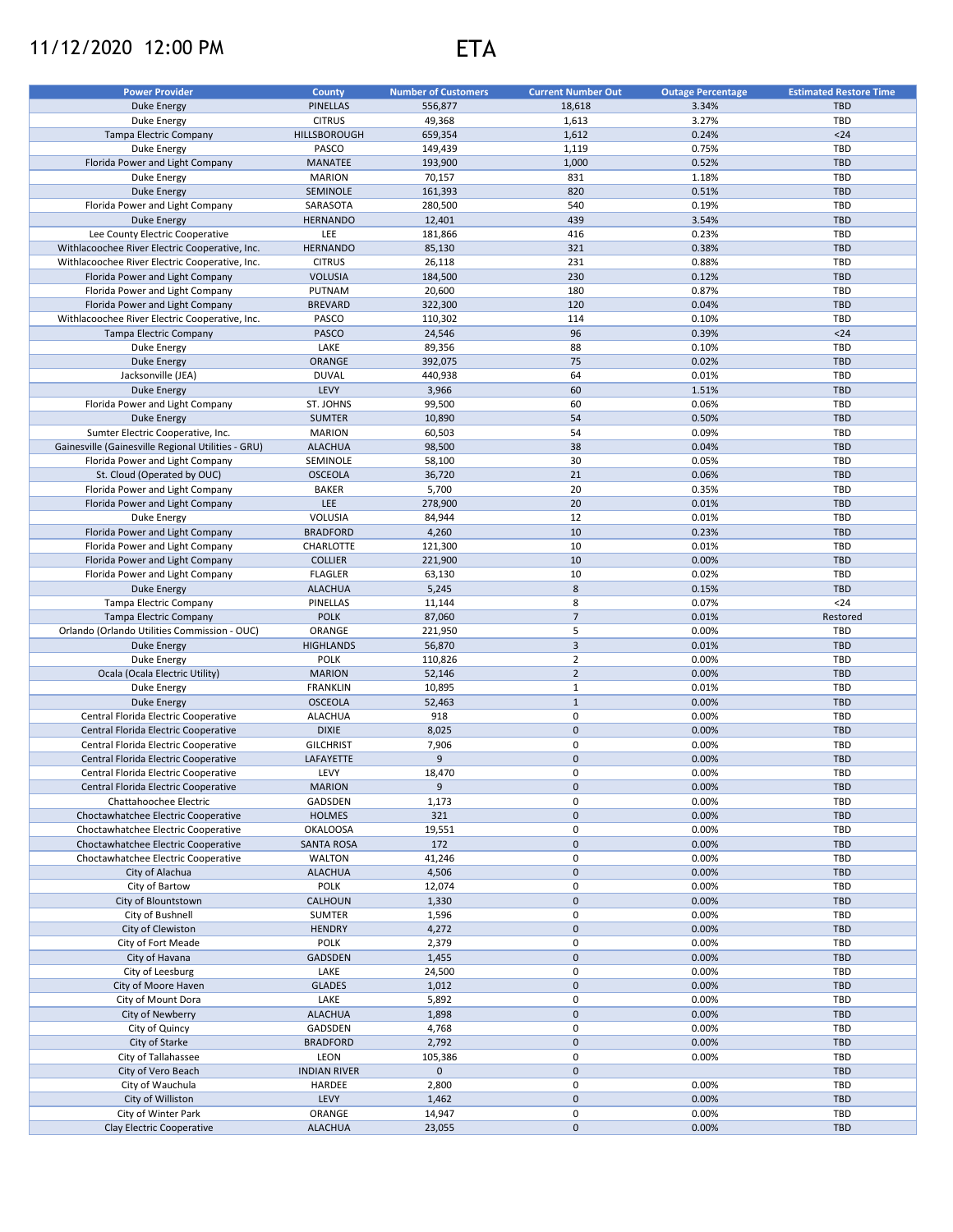## 11/12/2020 12:00 PM ETA



| Clay Electric Cooperative                 | <b>BAKER</b>        | 2,582          | 0                   | 0.00% | TBD        |
|-------------------------------------------|---------------------|----------------|---------------------|-------|------------|
|                                           |                     |                | $\mathbf 0$         |       |            |
| <b>Clay Electric Cooperative</b>          | <b>BRADFORD</b>     | 6,082          |                     | 0.00% | TBD        |
| Clay Electric Cooperative                 | <b>CLAY</b>         | 81,643         | 0                   | 0.00% | TBD        |
| <b>Clay Electric Cooperative</b>          | <b>COLUMBIA</b>     | 17,543         | $\mathbf 0$         | 0.00% | TBD        |
|                                           |                     |                |                     |       |            |
| Clay Electric Cooperative                 | <b>DUVAL</b>        | 5              | 0                   | 0.00% | TBD        |
| Clay Electric Cooperative                 | <b>FLAGLER</b>      | $\mathbf{3}$   | $\mathbf 0$         | 0.00% | TBD        |
|                                           |                     | $\overline{4}$ | 0                   |       | TBD        |
| Clay Electric Cooperative                 | <b>GILCHRIST</b>    |                |                     | 0.00% |            |
| Clay Electric Cooperative                 | LAKE                | 2,317          | 0                   | 0.00% | <b>TBD</b> |
| Clay Electric Cooperative                 | LEVY                | 744            | 0                   | 0.00% | TBD        |
|                                           |                     |                |                     |       |            |
| Clay Electric Cooperative                 | <b>MARION</b>       | 16,903         | 0                   | 0.00% | <b>TBD</b> |
| Clay Electric Cooperative                 | PUTNAM              | 22,001         | 0                   | 0.00% | TBD        |
|                                           |                     |                |                     |       |            |
| Clay Electric Cooperative                 | SUWANNEE            | 5              | $\mathbf 0$         | 0.00% | <b>TBD</b> |
| Clay Electric Cooperative                 | <b>UNION</b>        | 3,932          | 0                   | 0.00% | TBD        |
| Clay Electric Cooperative                 | <b>VOLUSIA</b>      | 2,239          | 0                   | 0.00% | <b>TBD</b> |
|                                           |                     |                |                     |       |            |
| Duke Energy                               | BAY                 | 1,932          | 0                   | 0.00% | TBD        |
| Duke Energy                               | <b>BREVARD</b>      | 15             | $\mathbf 0$         | 0.00% | <b>TBD</b> |
| Duke Energy                               | COLUMBIA            | 609            | 0                   | 0.00% | TBD        |
|                                           |                     |                |                     |       |            |
| Duke Energy                               | <b>DIXIE</b>        | 1,978          | $\mathbf 0$         | 0.00% | <b>TBD</b> |
| Duke Energy                               | <b>FLAGLER</b>      | 21             | 0                   | 0.00% | TBD        |
|                                           |                     |                | $\pmb{0}$           |       | <b>TBD</b> |
| Duke Energy                               | <b>GILCHRIST</b>    | 1,778          |                     | 0.00% |            |
| Duke Energy                               | <b>GULF</b>         | 6,798          | 0                   | 0.00% | TBD        |
| <b>Duke Energy</b>                        | <b>HAMILTON</b>     | 3,226          | $\mathsf{O}\xspace$ | 0.00% | <b>TBD</b> |
|                                           |                     |                |                     |       |            |
| Duke Energy                               | HARDEE              | 45             | 0                   | 0.00% | TBD        |
| Duke Energy                               | HILLSBOROUGH        | 25             | $\mathbf 0$         | 0.00% | <b>TBD</b> |
| Duke Energy                               | <b>JEFFERSON</b>    | 5,033          | 0                   | 0.00% | TBD        |
|                                           |                     |                |                     |       |            |
| Duke Energy                               | LAFAYETTE           | 907            | $\mathbf 0$         | 0.00% | <b>TBD</b> |
| Duke Energy                               | LEON                | 67             | 0                   | 0.00% | TBD        |
|                                           |                     |                |                     |       |            |
| Duke Energy                               | <b>MADISON</b>      | 4,178          | $\mathsf{O}\xspace$ | 0.00% | <b>TBD</b> |
| Duke Energy                               | SUWANNEE            | 865            | 0                   | 0.00% | TBD        |
| <b>Duke Energy</b>                        | <b>TAYLOR</b>       | 6,474          | $\mathsf{O}\xspace$ | 0.00% | <b>TBD</b> |
|                                           |                     |                |                     |       |            |
| Duke Energy                               | WAKULLA             | 7,307          | 0                   | 0.00% | TBD        |
| Escambia River Electric Cooperative, Inc. | <b>ESCAMBIA</b>     | 3,500          | 0                   | 0.00% | <b>TBD</b> |
| Escambia River Electric Cooperative, Inc. | <b>SANTA ROSA</b>   | 7,844          | 0                   | 0.00% | TBD        |
|                                           |                     |                |                     |       |            |
| Florida Keys Electric Cooperative         | <b>MONROE</b>       | 33,027         | $\mathsf{O}\xspace$ | 0.00% | <b>TBD</b> |
| Florida Power and Light Company           | <b>ALACHUA</b>      | 1,400          | 0                   | 0.00% | TBD        |
|                                           |                     |                |                     |       |            |
| Florida Power and Light Company           | <b>BROWARD</b>      | 957,630        | $\mathbf 0$         | 0.00% | <b>TBD</b> |
| Florida Power and Light Company           | <b>CLAY</b>         | 1,000          | 0                   | 0.00% | TBD        |
| Florida Power and Light Company           | <b>COLUMBIA</b>     | 14,500         | 0                   | 0.00% | <b>TBD</b> |
|                                           |                     |                |                     |       |            |
| Florida Power and Light Company           | <b>DESOTO</b>       | 17,500         | 0                   | 0.00% | TBD        |
| Florida Power and Light Company           | <b>DUVAL</b>        | 10             | $\mathbf 0$         | 0.00% | <b>TBD</b> |
|                                           |                     |                | 0                   |       |            |
| Florida Power and Light Company           | <b>GLADES</b>       | 3,600          |                     | 0.00% | TBD        |
| Florida Power and Light Company           | HARDEE              | 30             | $\mathbf 0$         | 0.00% | <b>TBD</b> |
| Florida Power and Light Company           | <b>HENDRY</b>       | 10,500         | 0                   | 0.00% | TBD        |
|                                           |                     |                |                     |       |            |
| Florida Power and Light Company           | <b>HIGHLANDS</b>    | 600            | $\pmb{0}$           | 0.00% | <b>TBD</b> |
| Florida Power and Light Company           | <b>INDIAN RIVER</b> | 98,400         | 0                   | 0.00% | TBD        |
| Florida Power and Light Company           | <b>MARTIN</b>       | 93,500         | $\mathsf{O}\xspace$ | 0.00% | <b>TBD</b> |
|                                           |                     |                |                     |       |            |
| Florida Power and Light Company           | MIAMI-DADE          | 1,159,770      | 0                   | 0.00% | TBD        |
| Florida Power and Light Company           | <b>MONROE</b>       | 100            | 0                   | 0.00% | <b>TBD</b> |
|                                           |                     |                | $\Omega$            |       | TBD        |
| Florida Power and Light Company           | NASSAU              | 24,600         |                     | 0.00% |            |
| Florida Power and Light Company           | OKEECHOBEE          | 20,500         | $\mathbf 0$         | 0.00% | TBD        |
| Florida Power and Light Company           | ORANGE              | 10             | 0                   | 0.00% | TBD        |
|                                           |                     |                |                     |       |            |
| Florida Power and Light Company           | <b>OSCEOLA</b>      | 10             | 0                   | 0.00% | TBD        |
| Florida Power and Light Company           | PALM BEACH          | 758,280        | 0                   | 0.00% | TBD        |
| Florida Power and Light Company           | ST. LUCIE           | 136,400        | 0                   | 0.00% | <b>TBD</b> |
|                                           |                     |                |                     |       |            |
| Florida Power and Light Company           | SUWANNEE            | 5,200          | 0                   | 0.00% | TBD        |
| Florida Power and Light Company           | <b>UNION</b>        | 1,800          | 0                   | 0.00% | TBD        |
|                                           |                     |                |                     |       |            |
| Florida Public Utilities Corporation      | CALHOUN             | 842            | 0                   | 0.00% | Restored   |
| Florida Public Utilities Corporation      | <b>JACKSON</b>      | 10,523         | 0                   | 0.00% | Restored   |
| Florida Public Utilities Corporation      | LIBERTY             | 769            | 0                   | 0.00% | Restored   |
|                                           |                     |                |                     |       |            |
| Florida Public Utilities Corporation      | NASSAU              | 16,658         | 0                   | 0.00% | Restored   |
| Fort Pierce Utilities Authority           | ST. LUCIE           | 28,827         | 0                   | 0.00% | TBD        |
| Glades Electric Cooperative, Inc.         | <b>GLADES</b>       | 3,028          | 0                   | 0.00% | TBD        |
|                                           |                     |                |                     |       |            |
| Glades Electric Cooperative, Inc.         | HARDEE              | 0              | 0                   |       | TBD        |
| Glades Electric Cooperative, Inc.         | <b>HENDRY</b>       | 3,683          | 0                   | 0.00% | TBD        |
| Glades Electric Cooperative, Inc.         | HIGHLANDS           | 7,461          | 0                   | 0.00% | TBD        |
|                                           |                     |                |                     |       |            |
| Glades Electric Cooperative, Inc.         | OKEECHOBEE          | 2,353          | $\pmb{0}$           | 0.00% | TBD        |
| Green Cove Springs Electric               | <b>CLAY</b>         | 4,041          | 0                   | 0.00% | TBD        |
| Gulf Coast Electric Cooperative, Inc.     | BAY                 | 11,878         | $\pmb{0}$           | 0.00% | TBD        |
|                                           |                     |                |                     |       |            |
| Gulf Coast Electric Cooperative, Inc.     | CALHOUN             | 1,793          | 0                   | 0.00% | TBD        |
| Gulf Coast Electric Cooperative, Inc.     | <b>GULF</b>         | 4,247          | 0                   | 0.00% | TBD        |
|                                           |                     |                |                     |       |            |
| Gulf Coast Electric Cooperative, Inc.     | <b>JACKSON</b>      | 50             | 0                   | 0.00% | TBD        |
| Gulf Coast Electric Cooperative, Inc.     | <b>WALTON</b>       | 99             | 0                   | 0.00% | TBD        |
| Gulf Coast Electric Cooperative, Inc.     | WASHINGTON          | 2,484          | 0                   | 0.00% | TBD        |
|                                           |                     |                |                     |       |            |
| <b>Gulf Power Company</b>                 | BAY                 | 99,515         | 0                   | 0.00% | Restored   |